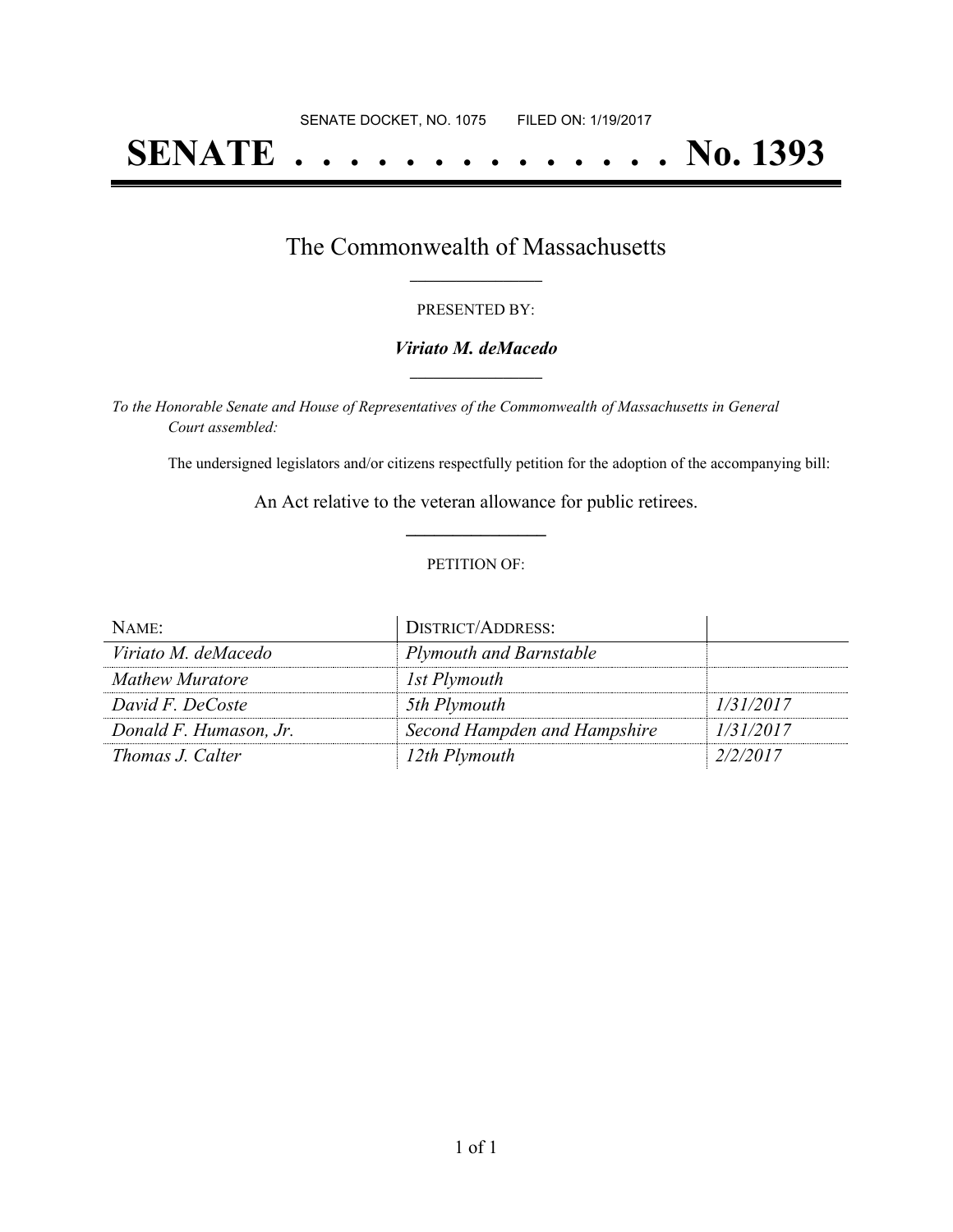#### SENATE DOCKET, NO. 1075 FILED ON: 1/19/2017

## **SENATE . . . . . . . . . . . . . . No. 1393**

By Mr. deMacedo, a petition (accompanied by bill, Senate, No. 1393) of Viriato M. deMacedo, Mathew Muratore, David F. DeCoste, Donald F. Humason, Jr. and others for legislation relative to the veteran allowance for public retirees. Public Service.

### [SIMILAR MATTER FILED IN PREVIOUS SESSION SEE SENATE, NO. *1336* OF 2015-2016.]

## The Commonwealth of Massachusetts

**In the One Hundred and Ninetieth General Court (2017-2018) \_\_\_\_\_\_\_\_\_\_\_\_\_\_\_**

**\_\_\_\_\_\_\_\_\_\_\_\_\_\_\_**

An Act relative to the veteran allowance for public retirees.

Be it enacted by the Senate and House of Representatives in General Court assembled, and by the authority *of the same, as follows:*

| $\mathbf{1}$    | SECTION 1. Paragraph (b) of subdivision (2) of section 5 of chapter 32 of the General              |
|-----------------|----------------------------------------------------------------------------------------------------|
| $\overline{2}$  | Laws, as appearing in the 2014 Official Edition, is amended by inserting in line 138 after the     |
| $\overline{3}$  | word "dollars" the following words:- or upon acceptance of paragraph (b 1/2) fifty dollars.        |
| $\overline{4}$  | SECTION 2. Paragraph (b) of subdivision (2) of section 5 of said chapter 32, as so                 |
| $5\overline{)}$ | appearing, is further amended by deleting in line 141 the words "in any case" and inserting in     |
| 6               | place thereof the following words:- or upon acceptance of paragraph $(b \frac{1}{2})$ one thousand |
| $\tau$          | dollars.                                                                                           |
| 8               | SECTION 3. Subdivision (2) of section 5 of said chapter 32 is hereby further amended by            |
| 9               | inserting the following new paragraph:-                                                            |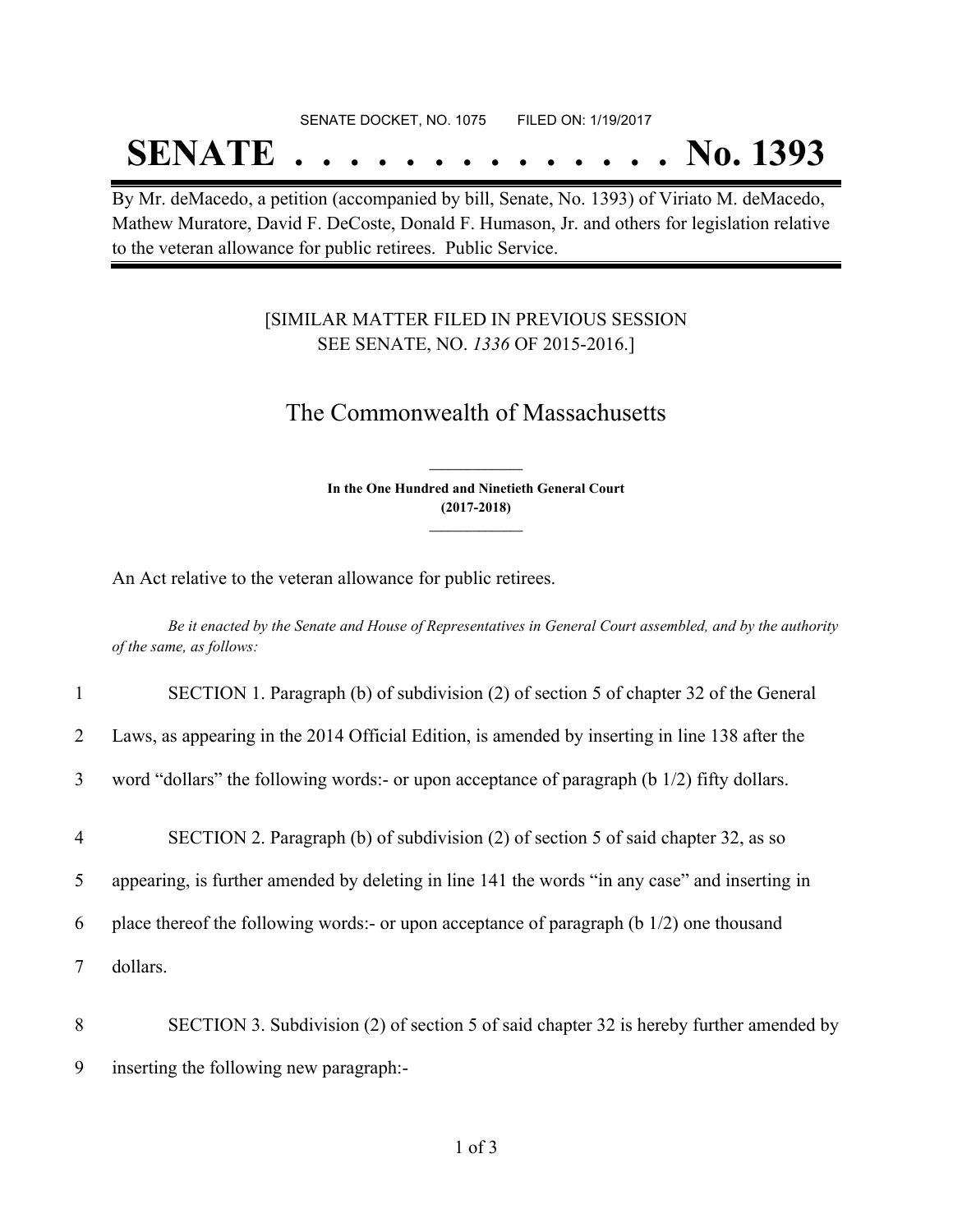(b 1/2) Upon acceptance of this provision by a retirement system, any member of Group 1 or group 2 or Group 4, who is a veteran as defined in section one, shall receive, in lieu of paragraph (b), an additional yearly allowance fifty dollars for each year of creditable service or fraction thereof; provided, that the total amount of said additional retirement allowance shall not exceed one thousand dollars in any case. Acceptance of this provision by a retirement system shall be by a majority vote of the board of each such system, subject to the approval of the legislative body. For the purposes herein, "legislative body" shall mean, in the case of a city, the city council in accordance with its charter, in the case of a town, the town meeting, in the case of a county, the county retirement board advisory council, in the case of a region, the regional retirement board advisory council, in the case of a district, the district members, and, in the case of an authority, the governing body. Acceptance shall be deemed to have occurred upon the filing of a certification of such votes with the commission. For purposes herein, the state teachers' and state employees' retirement systems shall be deemed to have accepted this provision. SECTION 4. Paragraph (e) of subdivision (2) of section 7 of the General Laws, as appearing in the 2014 Official Edition, is amended by inserting in line 160 after the dollar amount "\$15" the following words:- or upon acceptance of paragraph (f) \$50. SECTION 5. Subdivision (2) of section 7 of said chapter 32 is hereby further amended by inserting the following new paragraph:-

 (f) Upon acceptance of this provision by a retirement system, any member of Group 1 or group 2 or Group 4, who is a veteran as defined in section one, shall receive, in lieu of paragraph (b), an additional yearly allowance of fifty dollars for each year of creditable service or fraction

of 3